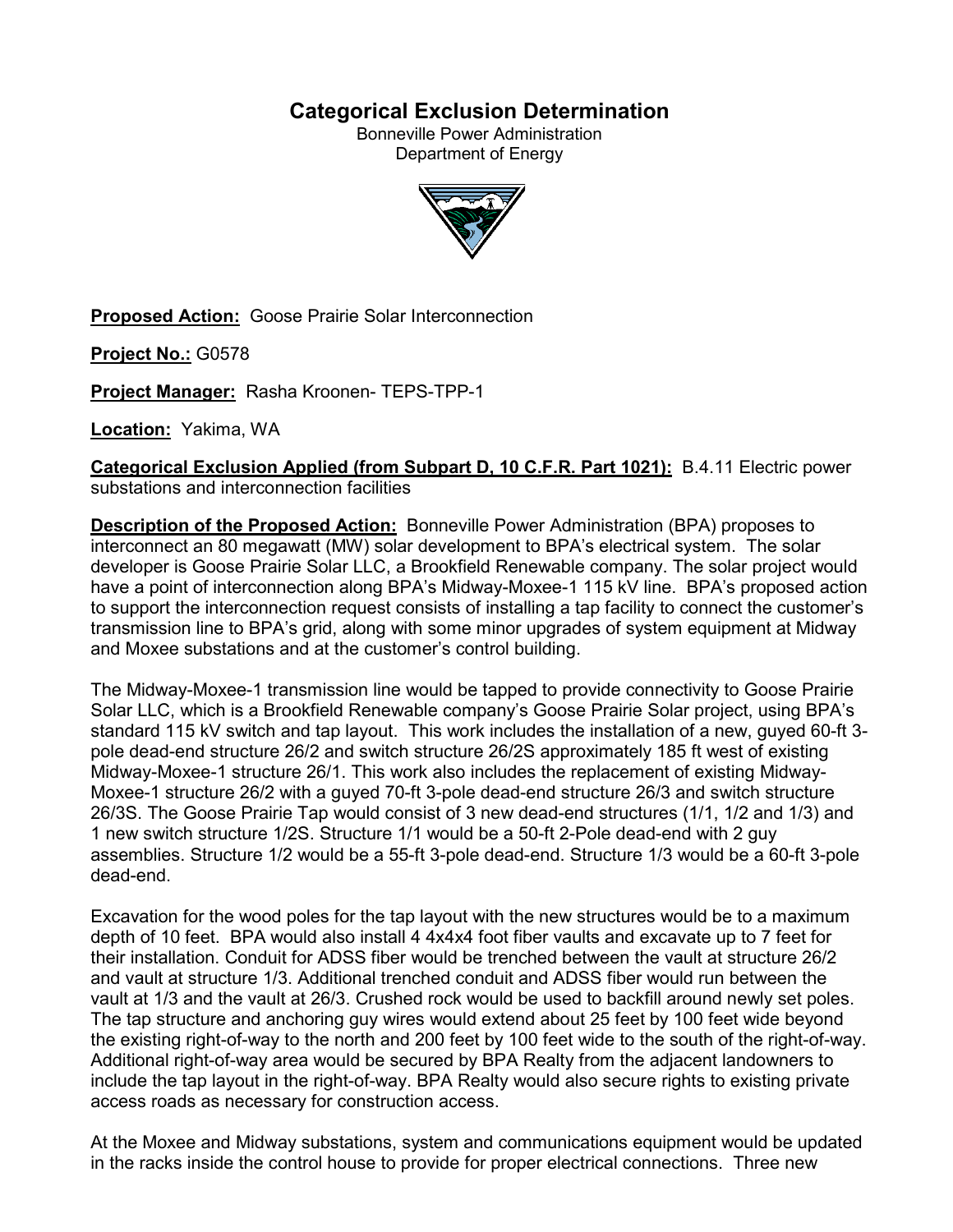disconnect switches, a new surge arrester foundation, and three new surge arresters would also be added in bay 4 of the Midway substation fenced gravel yard. At the Goose Prairie Solar LLC, a Brookfield Renewable company's, solar control building, BPA would also install necessary electrical equipment and racks including fiber optic rack, telecommunications battery string, metering, and relay racks.

**Findings:** In accordance with Section 1021.410(b) of the Department of Energy's (DOE) National Environmental Policy Act (NEPA) Regulations (57 FR 15144, Apr. 24, 1992, as amended at 61 FR 36221-36243, Jul. 9, 1996; 61 FR 64608, Dec. 6, 1996, 76 FR 63764, Nov. 14, 2011), BPA has determined that the proposed action:

- 1) fits within a class of actions listed in Appendix B of 10 CFR 1021, Subpart D (see attached Environmental Checklist);
- 2) does not present any extraordinary circumstances that may affect the significance of the environmental effects of the proposal; and
- 3) has not been segmented to meet the definition of a categorical exclusion.

Based on these determinations, BPA finds that the proposed action is categorically excluded from further NEPA review.

*/s/ Christopher H. Furey* Christopher H. Furey Environmental Protection Specialist

Concur:

*/s/ Sarah T. Biegel March 10, 2022* Sarah T. Biegel Date NEPA Compliance Officer

Attachment(s): Environmental Checklist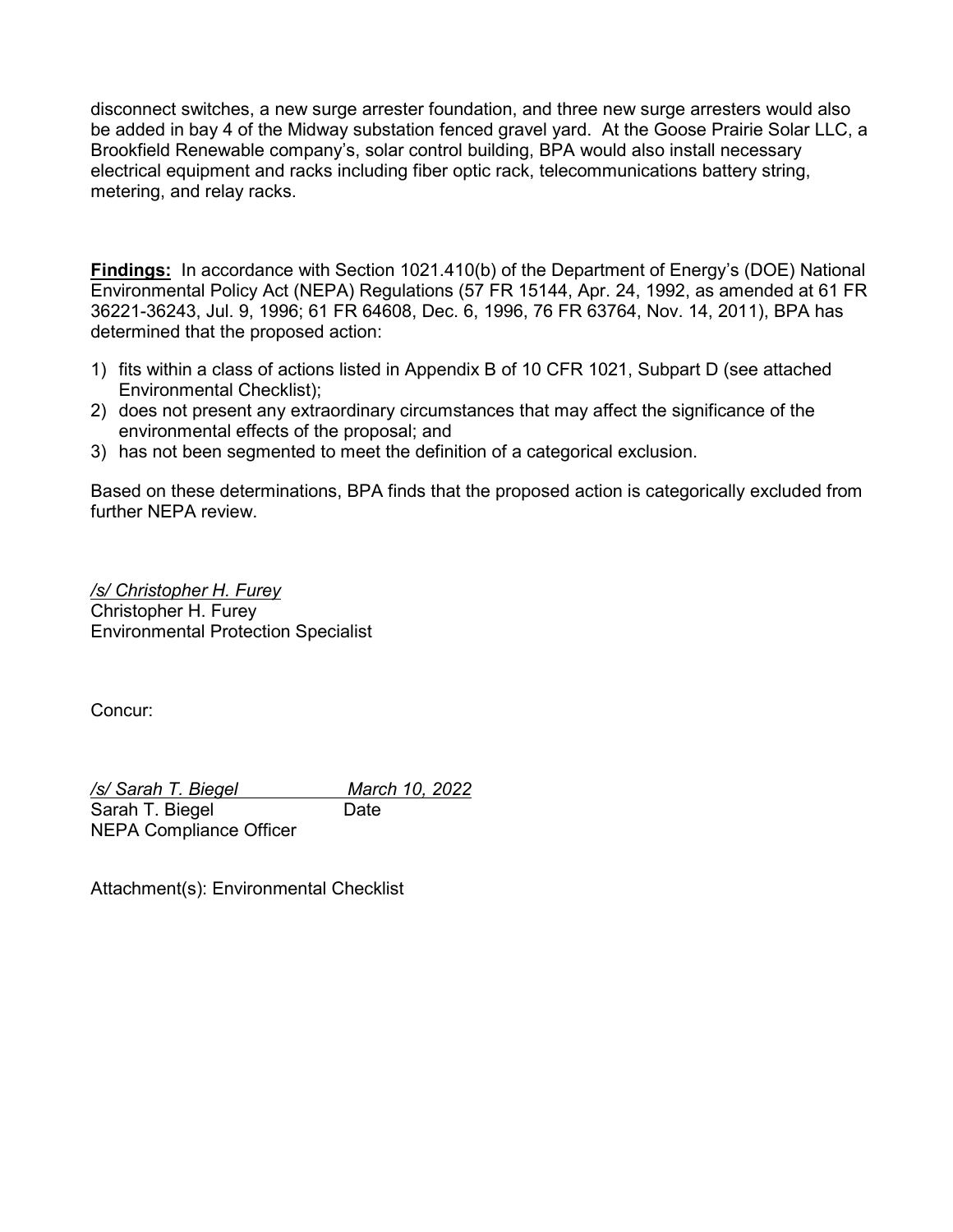# **Categorical Exclusion Environmental Checklist**

This checklist documents environmental considerations for the proposed project and explains why the project would not have the potential to cause significant impacts on environmentally sensitive resources and would meet other integral elements of the applied categorical exclusion.

## **Proposed Action:** G0578 Goose Prairie Solar Interconnection

## **Project Site Description**

The proposed project is in Yakima County, Washington about 7 miles east of the town of Moxee. The point of interconnection is located in Township 12 North, Range 21 East, Section 7. The host and adjacent parcels are heavily-grazed cattle land including the transmission right-of-way that is privately owned with a BPA easement. The neighboring parcels are primarily privately-owned ranch land with sagebrush and some public lands. The surrounding topography in the area consists of flat and undulating lands. An unnamed, dry stream, is located approximately 150 feet north of the project site. A wetland area is located about 2,100 feet west of the BPA project site.

## **Evaluation of Potential Impacts to Environmental Resources**

# **1. Historic and Cultural Resources**

Potential for Significance: No

Explanation: On April 6, 2021, the BPA archaeologist initiated Section 106 consultation with the Confederated Bands and Tribes of the Yakama Nation and Washington Department of Archaeology and Historic Preservation (DAHP). On December 7, 2021, BPA initiated consultation on an amended APE. BPA determined that the proposed undertaking would still result in no adverse effect to historic properties. BPA also discussed the BPA component of the project with Jessica Lally at the Yakama Nation and confirmed concurrence with BPA's undertaking. On December 20, 2021, DAHP concurred with BPA's determination with the stipulations for professional archaeological monitoring and for an unanticipated discovery plan.

Notes:

• Professional archaeological monitoring to be used at the tap site to ensure any possible sensitive areas are protected in case of unanticipated discovery of historic resources.

## **2. Geology and Soils**

Potential for Significance: No

Explanation: There would be some soil disturbance for the installation of the tap structure and fiber vaults. Excavation digging would be expected for the new poles at a depth of up to ten feet and seven feet for the fiber vaults.

Notes:

• Use of BMPs for dust and soil control would be expected to be used. Reseeding of disturbed area would be recommended.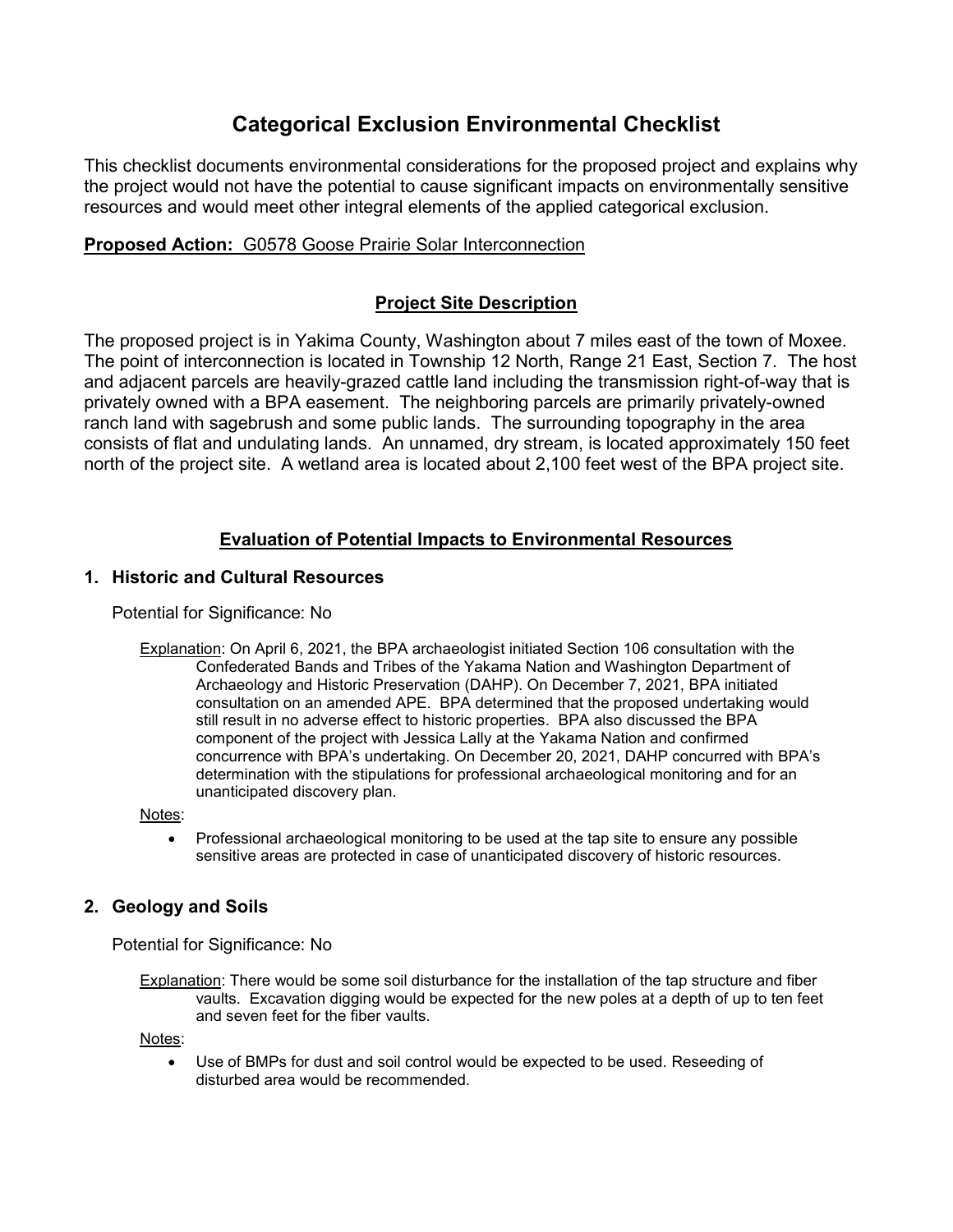## **3. Plants (including Federal/state special-status species and habitats)**

Potential for Significance: No

Explanation: The project interconnection would be occurring on land owned by a livestock company that has been heavily grazed by cattle. The project site has some low-growing sagebrush and grass vegetation. There are no listed or special-status species present.

## **4. Wildlife (including Federal/state special-status species and habitats)**

Potential for Significance: No

- Explanation: The work would be occurring on private land owned by a livestock and farming company that has been heavily grazed by cattle with no effect to ESA or state listed species. Some disruption of cattle grazing would be expected to install the project. Some holes were present in the project area but with no evidence of current use or scat other than cattle excrement. Some state candidate Townsend's ground squirrel colonies were identified in the One Energy solar project footprint primarily adjacent to State Route 24 but not in the BPA project footprint.
- Notes: Installation of the project is anticipated to occur outside the January to March breeding season for Townsend's ground squirrels with limited effect in the BPA project area.

### **5. Water Bodies, Floodplains, and Fish (including Federal/state special-status species, ESUs, and habitats)**

Potential for Significance: No

Explanation: A dry unnamed stream is about 150 feet north of the project area. A wetland is about 2,100 feet east of the project location. The Yakima River flows about 8 miles south of the project area. There would be no in-water work occurring and project activities would not be in any river, creek, or wetland area.

Notes:

• Use of BMPs for dust and erosion control would be expected to be used at the project site.

## **6. Wetlands**

Potential for Significance: No

Explanation: No wetlands are present at the project area. A wetland area exists over 2,100 feet west of the project location.

#### **7. Groundwater and Aquifers**

Potential for Significance: No

**Explanation:** The depth of digging for the project to install the poles and fiber vaults would not impact groundwater or aquifers.

#### **8. Land Use and Specially-Designated Areas**

Potential for Significance: No

Explanation: There would be limited impact to the grazing operation of the private landowner for the construction of the tap structure and associated equipment.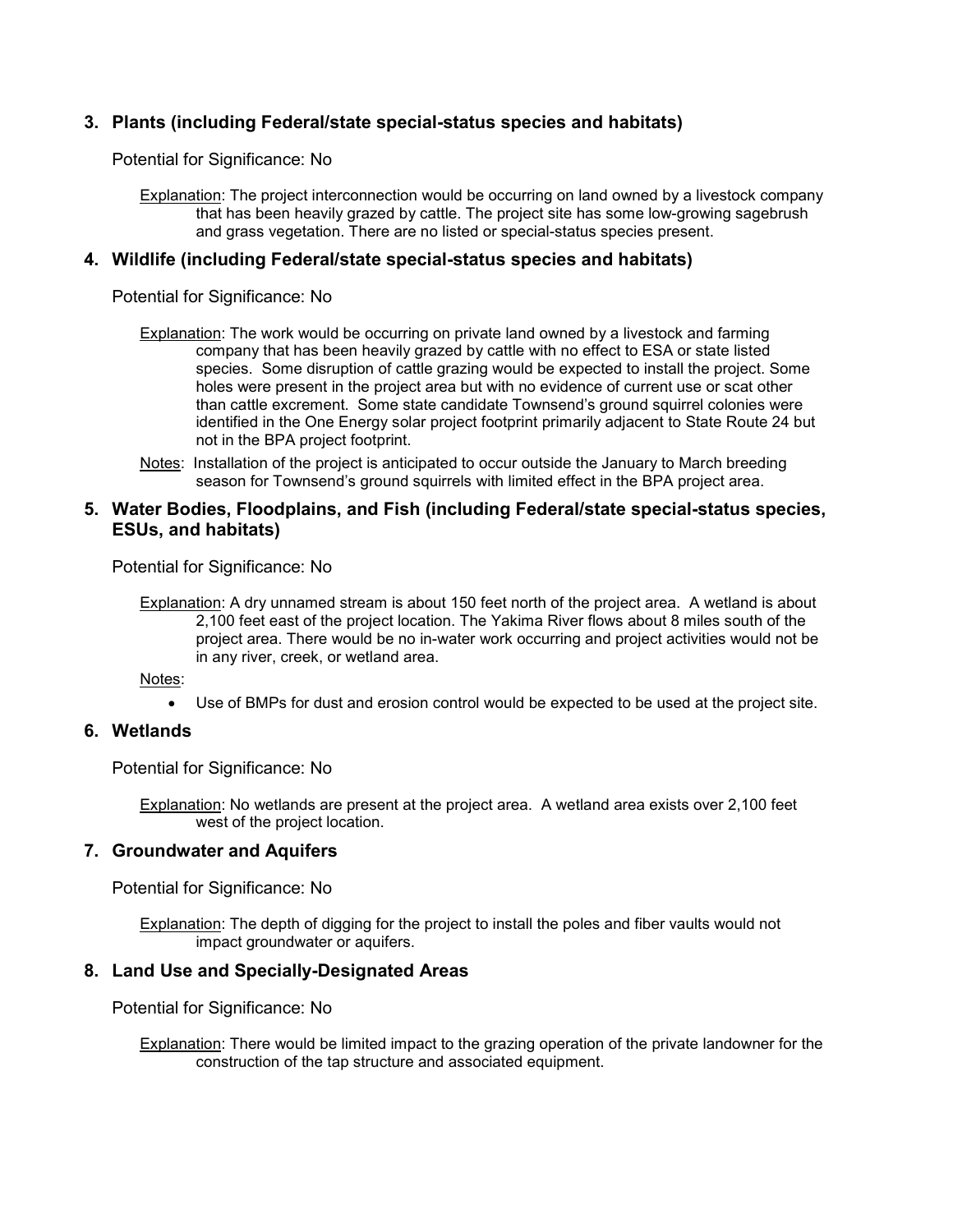## **9. Visual Quality**

Potential for Significance: No

Explanation: There would be limited visual changes to the project area or surrounding environment.

#### **10. Air Quality**

Potential for Significance: No

Explanation: A small amount of dust and vehicle emissions would occur during installation.

#### **11. Noise**

Potential for Significance: No

Explanation: Temporary construction noise would occur during daylight hours. No ongoing noise increase is expected.

#### **12. Human Health and Safety**

Potential for Significance: No

Explanation: No impacts expected.

### **Evaluation of Other Integral Elements**

The proposed project would also meet conditions that are integral elements of the categorical exclusion. The project would not:

**Threaten a violation of applicable statutory, regulatory, or permit requirements for environment, safety, and health, or similar requirements of DOE or Executive Orders.**

Explanation: N/A

**Require siting and construction or major expansion of waste storage, disposal, recovery, or treatment facilities (including incinerators) that are not otherwise categorically excluded.**

Explanation: N/A

**Disturb hazardous substances, pollutants, contaminants, or CERCLA excluded petroleum and natural gas products that preexist in the environment such that there would be uncontrolled or unpermitted releases.**

Explanation: N/A

**Involve genetically engineered organisms, synthetic biology, governmentally designated noxious weeds, or invasive species, unless the proposed activity would be contained or confined in a manner designed and operated to prevent unauthorized release into the environment and conducted in accordance with**